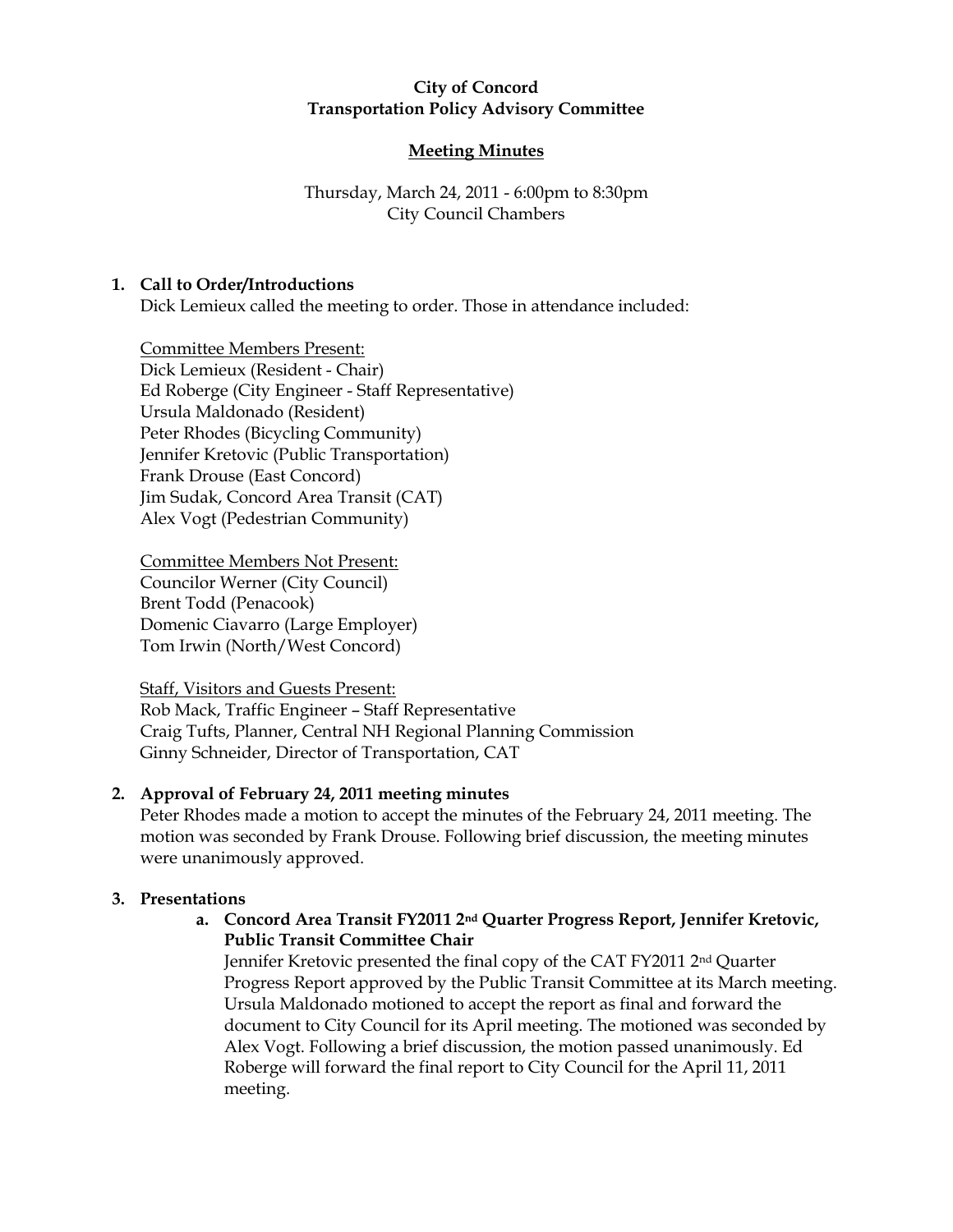### **4. Public Comment**

There were no public comments at this meeting.

### **5. Consent Reports**

- **a. Approval of Subcommittee Nominations**
	- i. **Request from the Chair to accept a nomination of Ruairi O'Mahoney to the Public Transit Committee.**

The Committee unanimously accepted the nomination of Ruairi O'Mahoney to the Public Transit Committee.

**b. Approval of Subcommittee Minutes (Pedestrian, Bicycle, Public Transportation, Traffic Operations)**

The Committee unanimously approved the meeting minutes of the Pedestrian, Bicycle, Public Transportation, and Traffic Operations Committee meetings.

### **6. TPAC Referrals from City Council, Staff and Chair**

**a. Petition from residents of Horseshoe Pond Place to install a snow shelter at the bus and trolley stop and maintain the sidewalk to North State Street** *(City Council: 2/2011, TPAC: 2/24/2011, 3/24/2011)*

Ed Roberge briefly reported on the status of this Council referral. Introduced at the February TPAC meeting, discussions continued in March. CAT staff reported that a bus could get access to the site and pick-up passengers at the front door of the Horseshoe Pond Place residences. This would eliminate the need for a bus shelter off-site but Jim Sudak noted that the overall bus route would be delayed by about 3 minutes to enter and exit the site. Understanding that bus route changes would be occurring following changes to the current trolley bus routes, timing will be incorporated in future route changes.

TPAC Public Transit as well as the full TPAC Committee believe that the sidewalk section in the referral is an important multimodal transportation network for this neighborhood and thus should be considered for some sort of priority maintenance treatment. TPAC acknowledged that resources are limited in General Services so changes to priority routes would need to be evaluated in the context of overall route plans. TPAC suggested that City Council consider this section of sidewalk critically important and that be considered when the current sidewalk priority winter maintenance areas be reconsidered following the consolidation of schools.

In related discussions, Dick Lemieux noted that cars parked in the NH Distributors parking lot adjacent to the sidewalk section often park on the sidewalk. TPAC noted that the owner should be notified and asked to not encroach upon the newly constructed sidewalk. Ed Roberge indicated that staff would put together such letter.

Ed Roberge indicated that staff would prepare a final report to City Council for TPAC acceptance. The final report will be presented to TPAC at its April meeting.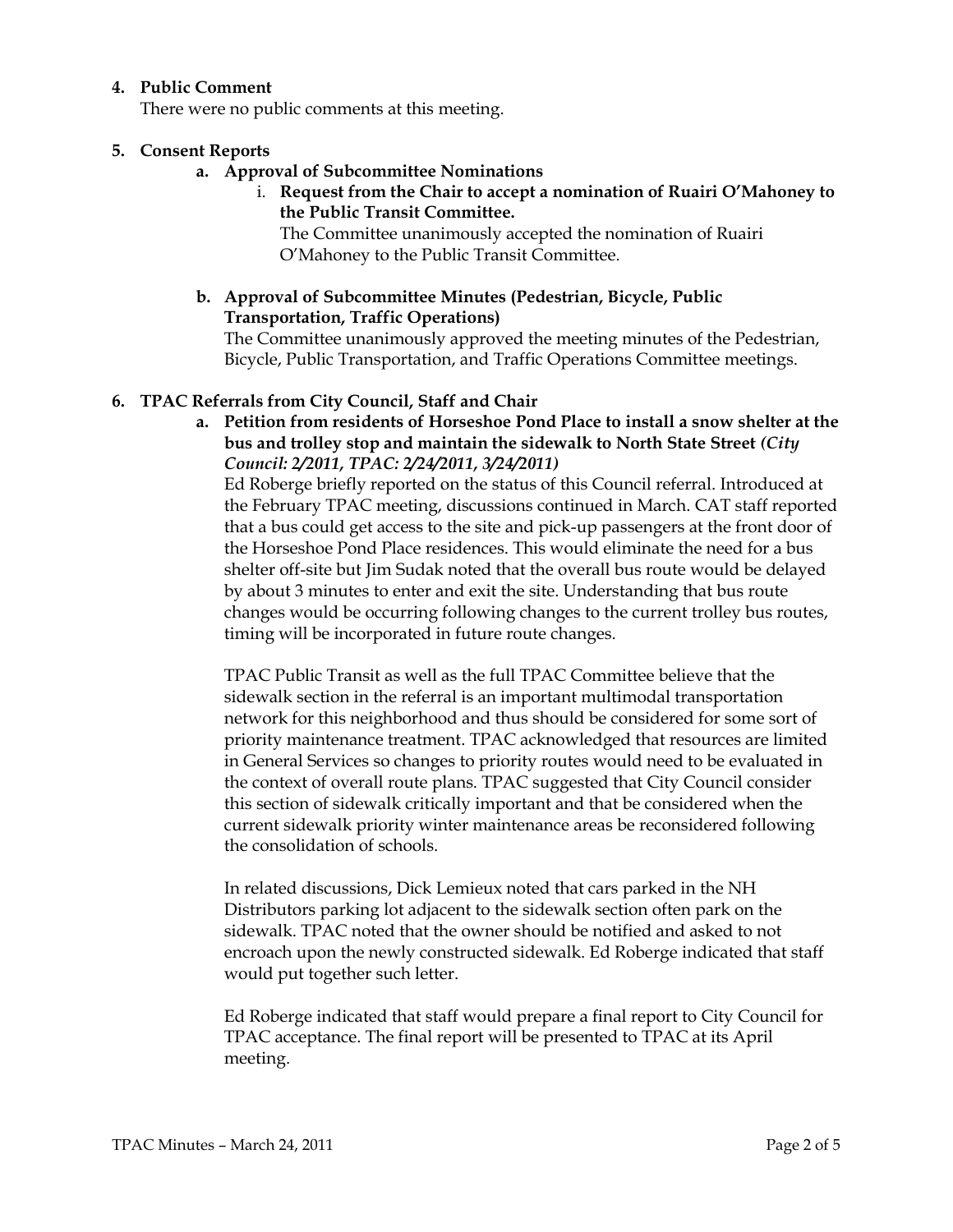#### **7. Status report on subcommittees**

#### **a. Pedestrian Committee, Alex Vogt**

Alex Vogt reported that the Pedestrian Committee met in March and discussed several items including the upcoming Green Commute Week and ADA sidewalk audit.

The committee submitted an application to the Federal Highway Administration (FHWA) for designation of Concord as a Walk Friendly Community. Results are due in mid-April.

The Pedestrian Committee received a presentation of the Merrimack River greenway Trail (MRGT) project by project team members in anticipation to the Council presentation in March.

The committee anticipates starting the comprehensive sidewalk audit program in April. Alex Vogt indicated the committee members discussed recent ADA regulations from Washington pertaining to trail access and multi-modal use. More details to follow following review of recent changes.

#### **b. Bike Committee, Peter Rhodes**

Peter Rhodes reported that the Bike Committee presented the Bike Master Plan and the Merrimack River Greenway Trail (MRGT) project to City Council at its March  $14<sup>th</sup>$  meeting. The Council meeting was well attended by supporters of the plans and Council made a number of positive comments and thanked the project teams for their efforts. City Council accepted the master plan and project report with enthusiasm. The Bike Committee will now focus its efforts on projects in support of the master plan.

Peter Rhodes reported that on April 4<sup>th</sup>, PSNH is sponsoring a presentation on the economic development benefits of trail projects. The meeting scheduled for 6:00 PM at PSNH's Energy Park in Manchester will focus on successful projects and their economic benefit to the community. All are encouraged to attend.

Dick Lemieux took a moment to recognize the efforts of Craig Tufts with the Central NH Regional Planning Commission (CNHRPC). Craig's diligent efforts on the Bike Master Plan and MRGT projects led to their success. TPAC members concurred and recognized Craig as well.

#### **c. Public Transit Committee, Jennifer Kretovic**

Jennifer Kretovic reported that the Public Transit Committee (PTC) completed the Concord Area Transit (CAT) 2nd Quarter Report to City Council which was approved earlier.

In an effort to better understand the fiscal and service impacts of the FY2012 CAT Budget requests, the Public Transit Committee prepared a brief PowerPoint presentation outlining the NHDOT and City grant applications. The FY2012 CAT budget request outlines significant service reductions if the program remains funded at FY2011 levels. The presentation depicted comparison of FY2010 to FY2012 costs and service levels. Maps outline a level funding option, a service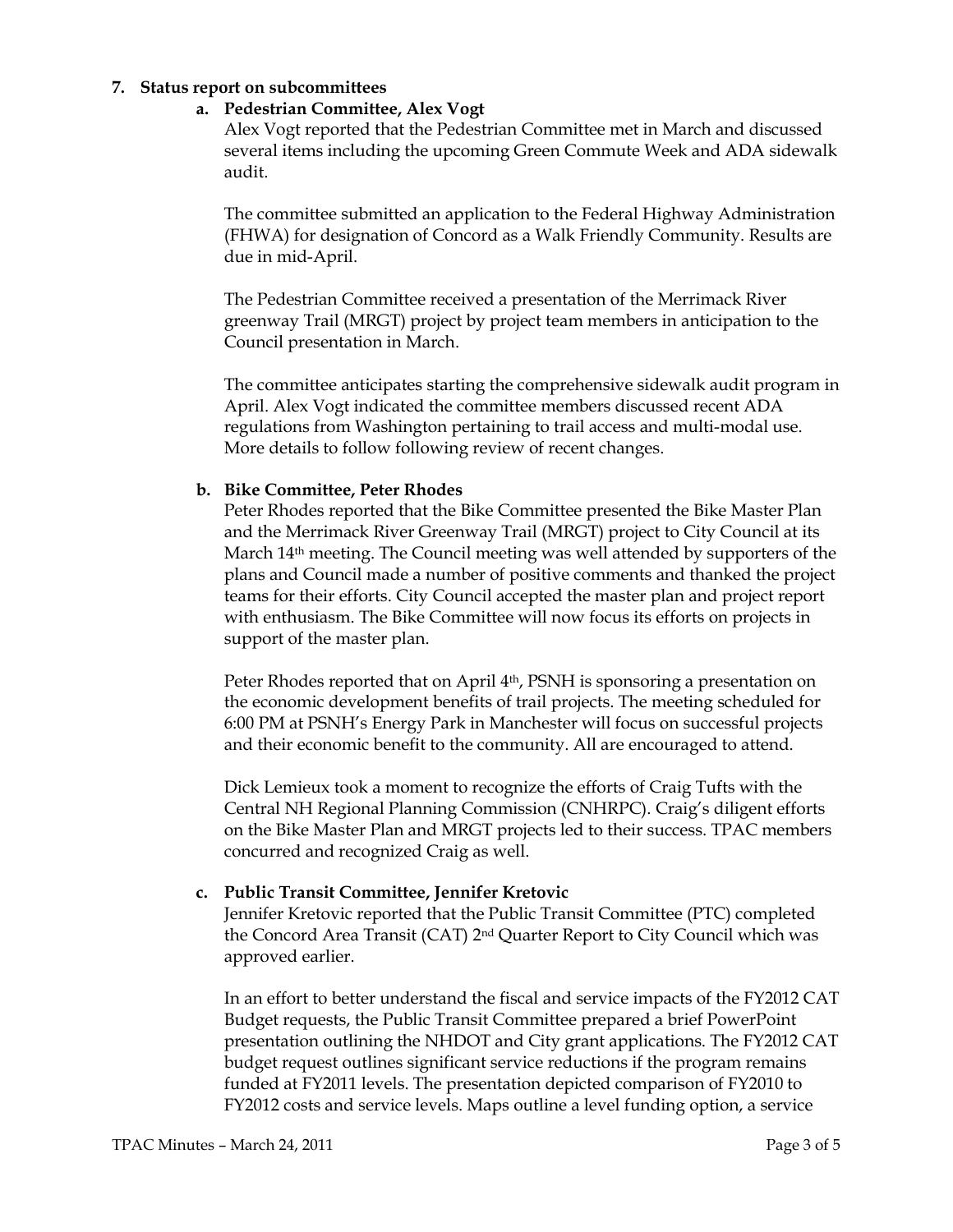maintenance option, and a CAT/TPAC recommended option. NHDOT and City funding remains unknown at this time. The committee anticipates lengthy discussion through the budget process and expects considerable public input.

Jennifer Kretovic reminded that committee that the committee will be hosting their April meeting during the day at St. Paul's Church on Centre Street on April 14th from 3:00 to 5:00 PM. The intent is to get participation from those that rely on bus transportation during the day.

## **d. Traffic Operations Committee, Rob Mack**

Rob Mack reported that the Traffic Operations Committee (TOC) met in March and continued discussions on the bus pick-up/drop-off flashing conditions at Concord High School. The TOC also reviewed a number of requests including elimination of parking on Thorndike Street, closure of several downtown streets this summer to accommodate a bike race, and a request to remove the 4-way stop at the North Fruit/School Street intersection.

## **8. TPAC Policy Objectives/Programs/Initiatives**

# **a. City-wide Speed and Pavement Marking Policy Update**

While there was nothing new to report on the speed limit and pavement marking policy underway, Rob Mack noted that TPAC eliminated the separate Neighborhood Traffic Committee (NTC) last year and agreed that neighborhood traffic items would be review by TOC prior to action with TPAC. One of the goals of the NTC was to complete a detailed review of the City's Traffic Policy and streamline the decision steps involved. Efforts with members of TOC to resurrect that effort are underway for future presentation to TPAC.

## **b. Concord Bike Master Plan/MRGT Update**

Refer to the Bike Committee report above for update on the Bike Master Plan and Merrimack River Greenway Trail project.

## **9. Old Business**

## **a. TPAC Accomplishments – Develop list for publishing**

Dick Lemieux reported that edits had been made to the comprehensive list but indicated that more time would be needed to refine the document for review and discussion by TPAC. Committee members will work on edits for review and discussion at the April TPAC meeting.

Dick Lemieux congratulated staff particularly the value of having a Traffic Engineer on staff. Rob Mack has done an outstanding job in keeping traffic operations and neighborhood issues active in the community.

## **b. "Rethinking Main Street" – Downtown Streetscape Improvement Project**

Jennifer Kretovic reported that the project team has been focusing on downtown business evaluations and recommendations to move the project forward to City Council for final acceptance. The project team has spent a considerable amount of time attempting to quantify the economic benefits of streetscape projects and its effects on the community as a whole.